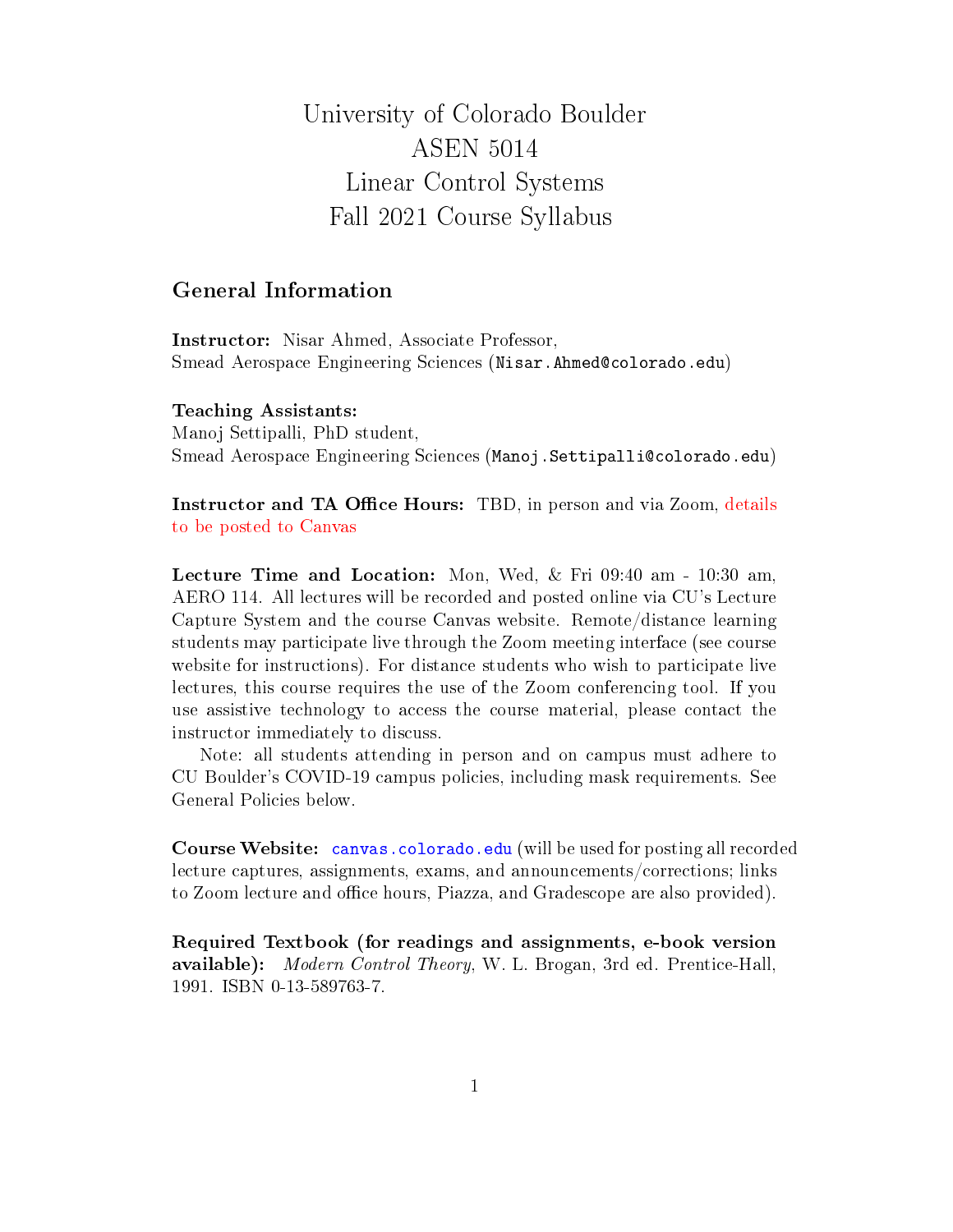### Optional text supplements (not required):

Linear Systems, P. Antsaklis and A. Michel, Birkhauser, 2006. e-ISBN 0- 8176-4435-0. Available through CU library as an e-book.

A Linear Systems Primer, P. Antsaklis and A. Michel, Birkhauser, 2007. e-ISBN-13: 978-0-8176-4661-5. Available through CU library as an e-book.

Optimal Control and Estimation, R. Stengel, Dover, 1994. ISBN: 9780486682006 (classic: very good and cheap).

## Course Details

Description Modeling, analysis, and design of continuous-time control systems using the state space approach. Vector spaces, linear operators, and linear equation solution theory are used to describe system solutions and their stability, controllability, and observability properties. State observers and state feedback control are developed, along with an introduction to linearquadratic optimal control and other advanced topics.

Learning Objectives Linear systems are models for dynamical physical processes. Although physical systems are usually non-linear, linear models are simpler and often provide reasonable approximations: their dynamic behavior is very well understood theoretically. This means they can be easily manipulated to introduce desirable (or remove undesirable) behaviors, which is the whole point of control systems engineering.

This course will provide an understanding of the state space perspective of linear systems theory, with specific application toward feedback control system design. Although mathematics (especially linear algebra) is the language by which the theory is described, this is not a math course. The theorem-proof format is avoided in favor of an exposition of the main ideas and use of these ideas to demonstrate key theoretical results. The geometry and insight behind matrix algebra, in particular, is stressed. However, expect to learn a little math in the process. Careful use of terminology is necessary to grasp ideas and do well on exams.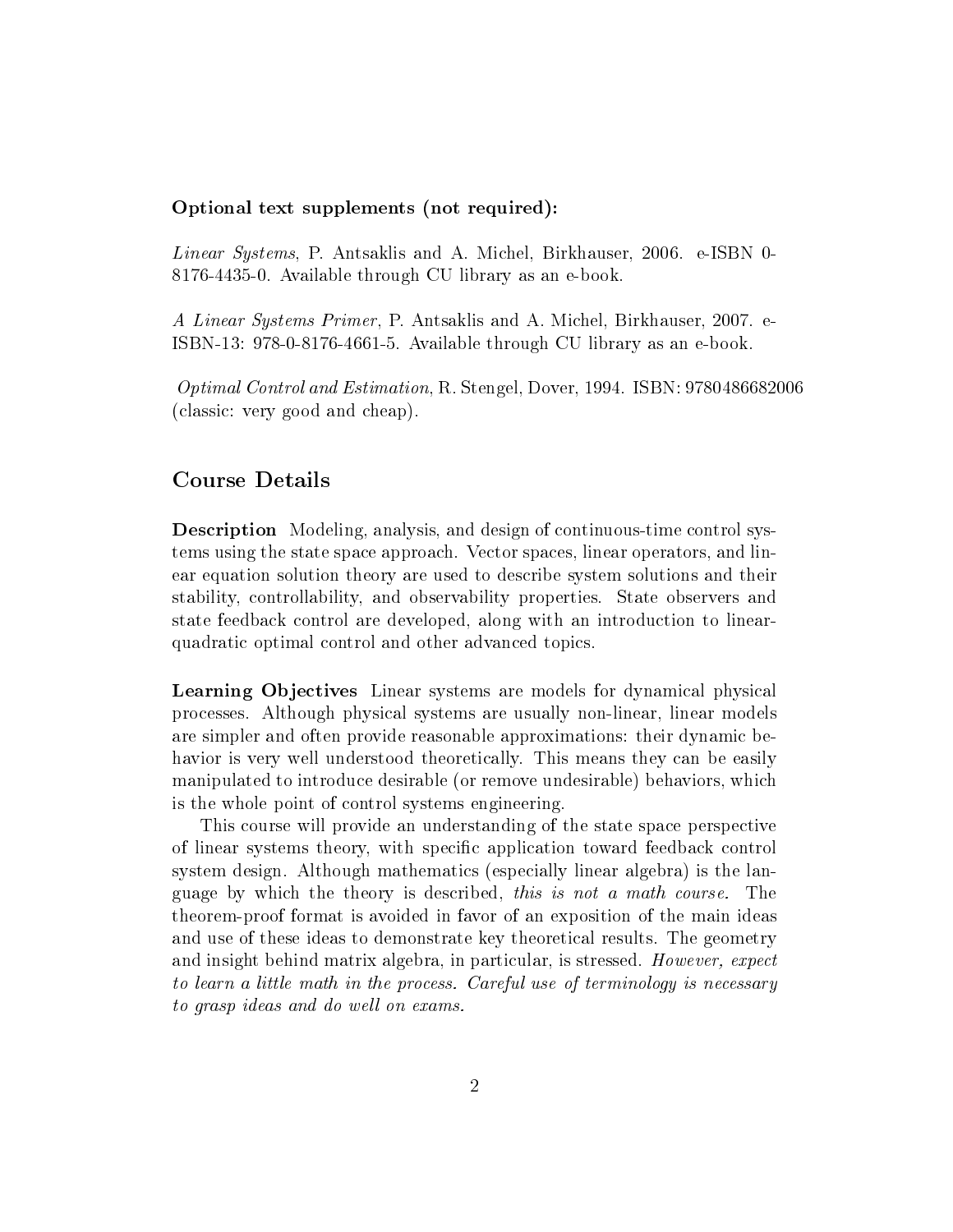This course is a foundation for further graduate work in various fields, particularly nonlinear dynamical systems, estimation, and autonomous unmanned vehicle design. It introduces standard viewpoints, methods, and terminology used in applications and research literature. It also provides the basis for understanding how many computational analysis and design tools work (e.g. MATLAB's Control System Toolbox). In short, by the end of this course, you will think, work, and communicate in the language of modern linear systems and control theory.

Specific learning objectives:

- 1. Develop expertise with state space models for mathematically analyzing and manipulating multivariable dynamical systems described by continuous-time differential equations or discrete-time finite difference equations.
- 2. Discover simple yet valuable geometric insights about linear operators using key concepts from linear algebra; understand how they lead to powerful state space analysis/synthesis techniques for multivariable control systems.
- 3. Explain and apply ideas behind advanced methods for stability analysis and optimal control system design, which will also be glimpsed; recognize practical limitations of the theory, e.g. due to inaccuracies in system models.

| $\text{Week}(s)$ | <b>Topic</b>                                                                                 |
|------------------|----------------------------------------------------------------------------------------------|
|                  | Intro & overview                                                                             |
| $1-2$            | State space models for linear & nonlinear dynamical systems                                  |
| $3 - 7$          | Formal linear algebra review: vectors spaces, mappings, solution analysis, eigenspaces, etc. |
| 7                | MIDTERM EXAM 1 (expected: out Oct 6, due Oct 13)                                             |
| $8 - 10$         | Linear systems theory: matrix-vector ODEs, controllability, observability, modal analysis    |
| $10 - 12$        | State space control design and analysis: full state feedback, observers, etc.                |
| 12               | <b>MIDTERM EXAM 2</b> (expected: out Nov 10, due Nov 17); Start final project                |
| $12 - 13$        | Intro to optimal control and linear quadratic regulator $(LQR)$                              |
| $14-16$          | State space stability and Lyapunov analysis; advanced topics (if time)                       |
| 16               | FINALS WEEK: FINAL PROJECT REPORT DUE                                                        |

#### Anticipated Course Schedule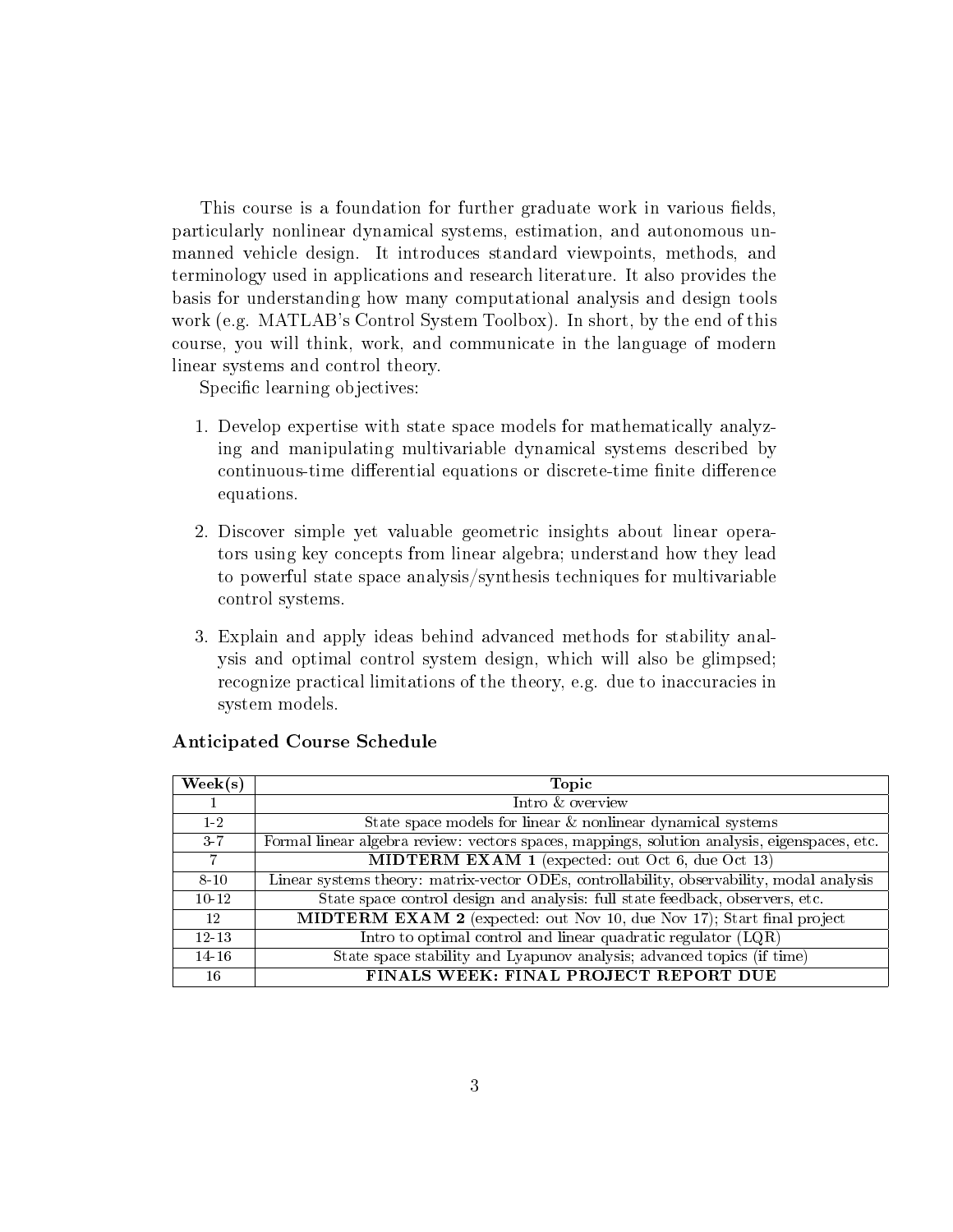Grading, Assignments and Exams Course grades will be determined on the basis of homework (15%), online Canvas quizzes (15%), midterm 1  $(20\%)$ , midterm 2  $(20\%)$ , and a final project  $(30\%).$ 

Important things to note:

- Students will work in pairs for the final project (there may be a team of 3 students, depending on enrollment parity).
- Weekly homework will be assigned, collected, and *partially graded*. Quizzes will be fully graded automatically on Canvas. Solutions for full problem and quiz sets will be posted to Canvas.
- Collaboration on homework is encouraged, but students must turn in their own homework in a timely manner (see policies below). Students may use Piazza for online discussion (this will be loosely monitored by instructor and TAs).
- A series of weekly quizzes will be assigned and administered through Canvas. These will be posted on Friday morning and be due the following Sunday at 11:59 pm (off-nominal posting/due dates will come with special advance notification, as needed).
- All exams will be take home and open-book/open-note. Students will have exactly one week to complete exams and may not collaborate with each other on exams in any way (CU honor code applies).
- Students will not require an exam proctor, but will submit all assignments and exams electronically for grading via Gradescope (see requirements on submission quality).
- Students may opt to answer optional 'Challenge Questions' for extra credit, but extra credit will only be considered if all regular homework assignment questions are also completed (zero extra credit received otherwise). Students must submit their own work for challenge questions (no group submissions). Help from instructor/TAs will be more limited on these questions, and solutions may or may not be posted for challenge questions.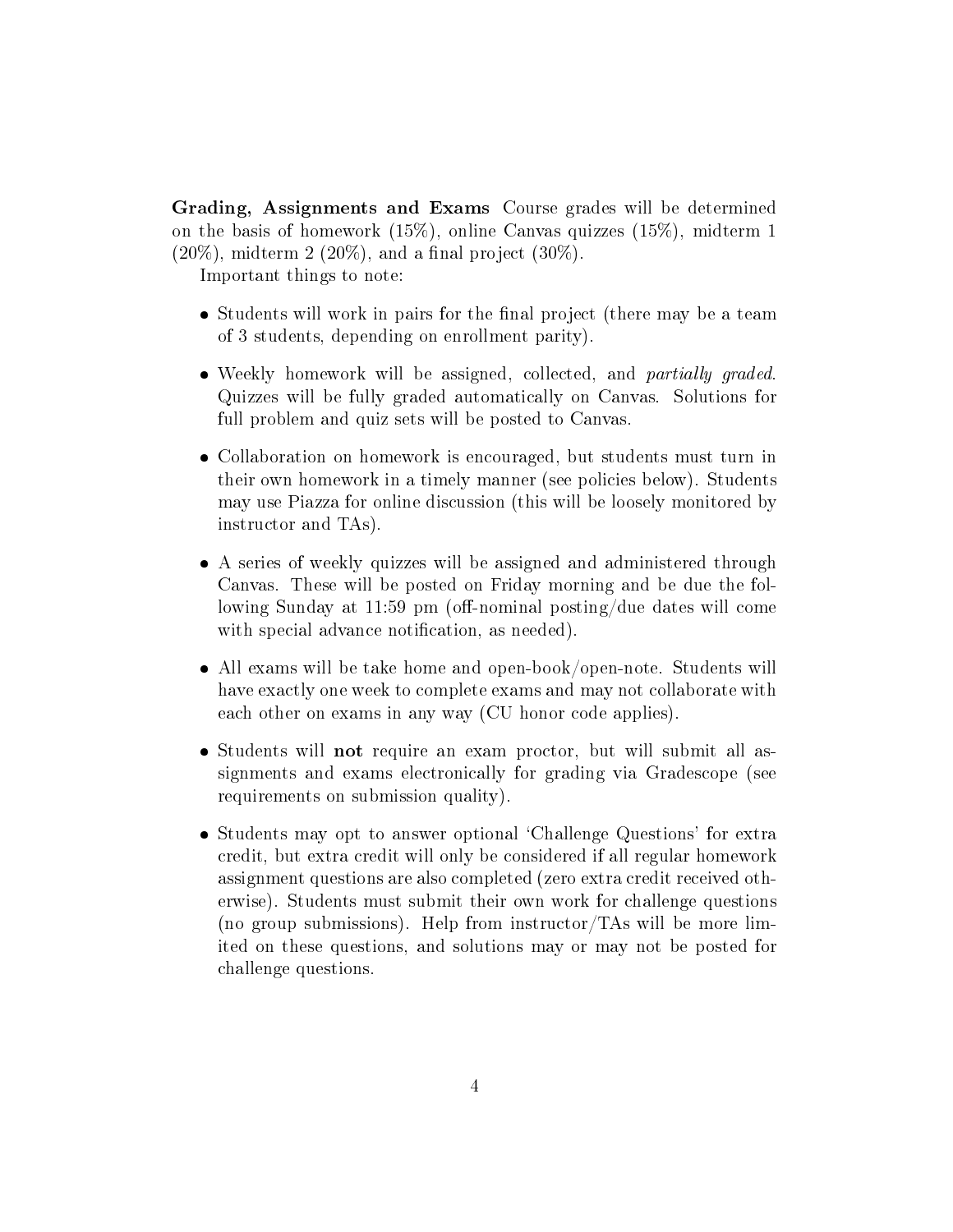Electronic assignment submission requirements: It is your responsibility to turn in legible and complete electronic submissions for homeworks, exams, and projects. If your assignment is not legible for grading, you will receive one and only one warning to resubmit your assignment. Repeated failure to comply with legibility requirements after the first warning will result in zero credit for that assignment.

Regrade policy: Requests for regrades on any assignment must be submitted to the instructor in writing via e-mail and Gradescope within 2 weeks of the assignment being returned to the class (no exceptions). Requests must clearly articulate the specific reasons for the regrade request, although entire assignment will be regraded by instructor/TA if request is granted, and thus there is no guarantee of receiving a higher grade (this includes scrutinization of time/date of original assignment submission).

Late submissions: Students are responsible for contacting and working out an alternative plan with the instructor for submitting homeworks, exams, projects, and any other assignments if these cannot be completed in time. Penalties will be applied and strictly enforced for unpermitted late submissions and are non-negotiable after the fact for all individual and group assignments (including final project):

- Homeworks lose 10% of total assignment grade if turned in past time deadline on due date , 10% per day late thereafter , and receive a grade of 0 points for if submitted late by 7 days or more. Penalties will be enforced for lateness, unless exceptions are explicitly granted by instructor (see above).
- Exams and projects are automatically penalized 10 points if submitted past time deadlines on due dates without permission from instructor, and will receive a grade of 0 pts thereafter if submitted after due dates without permission from the instructor.
- Late time or late date submission on any assignment (homework, exam, project, etc.) results in immediate forfeiture of any extra credit attempted for that assignment (i.e. extra credit only counts if assignment turned in on time on due dates).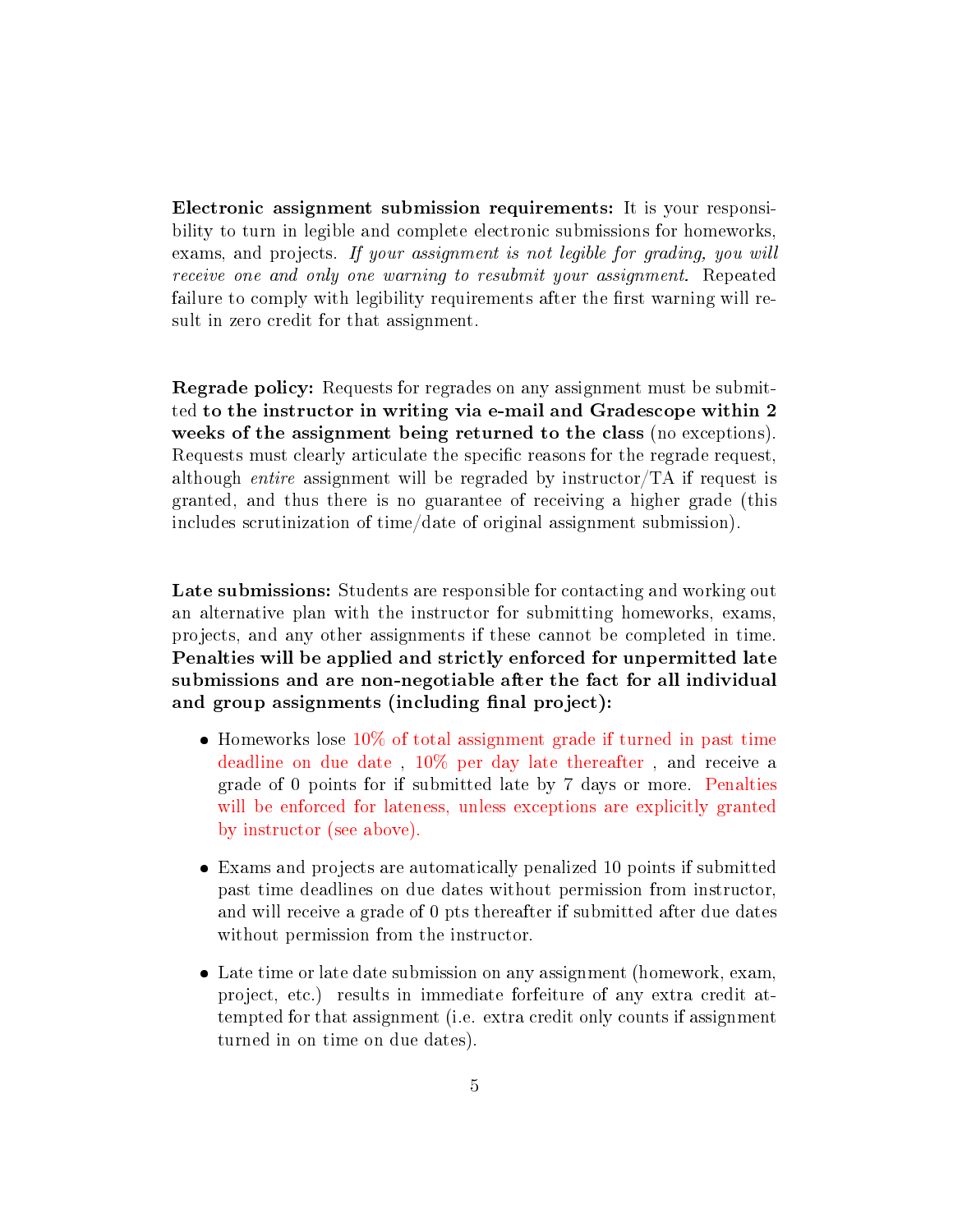Rescheduling assignment submissions: Exams must be rescheduled with the instructor **via e-mail at least 2 weeks prior**. Homework, project and other assignment extensions require at least 48 hours e-mail notice to the TA and instructor. The rescheduling and extension policy will be strictly enforced, so plan ahead and manage your time well  $-\textbf{do not wait}$ until the last minute to start assignments or ask for extensions! All students must adhere to the CU Honor Code. See below under `General Policies' for more information regarding expectations for academic integrity, and repercussions for violations thereof.

## General Policies (please read carefully)

Classroom Behavior Both students and faculty are responsible for maintaining an appropriate learning environment in all instructional settings, whether in person, remote or online. Those who fail to adhere to such behavioral standards may be subject to discipline. Professional courtesy and sensitivity are especially important with respect to individuals and topics dealing with race, color, national origin, sex, pregnancy, age, disability, creed, religion, sexual orientation, gender identity, gender expression, veteran status, political aliation or political philosophy. For more information, see the policies on classroom behavior and the Student Conduct & Conict Resolution policies.

Requirements for COVID-19 As a matter of public health and safety due to the pandemic, all members of the CU Boulder community and all visitors to campus must follow university, department and building requirements and all public health orders in place to reduce the risk of spreading infectious disease. Students who fail to adhere to these requirements will be asked to leave class, and students who do not leave class when asked or who refuse to comply with these requirements will be referred to Student Conduct & Conflict Resolution policies. For more information, see the policy on classroom behavior and the Student Code of Conduct. If you require accommodation because a disability prevents you from fulfilling these safety measures, please follow the steps in the "Accommodation for Disabilities" statement on this syllabus.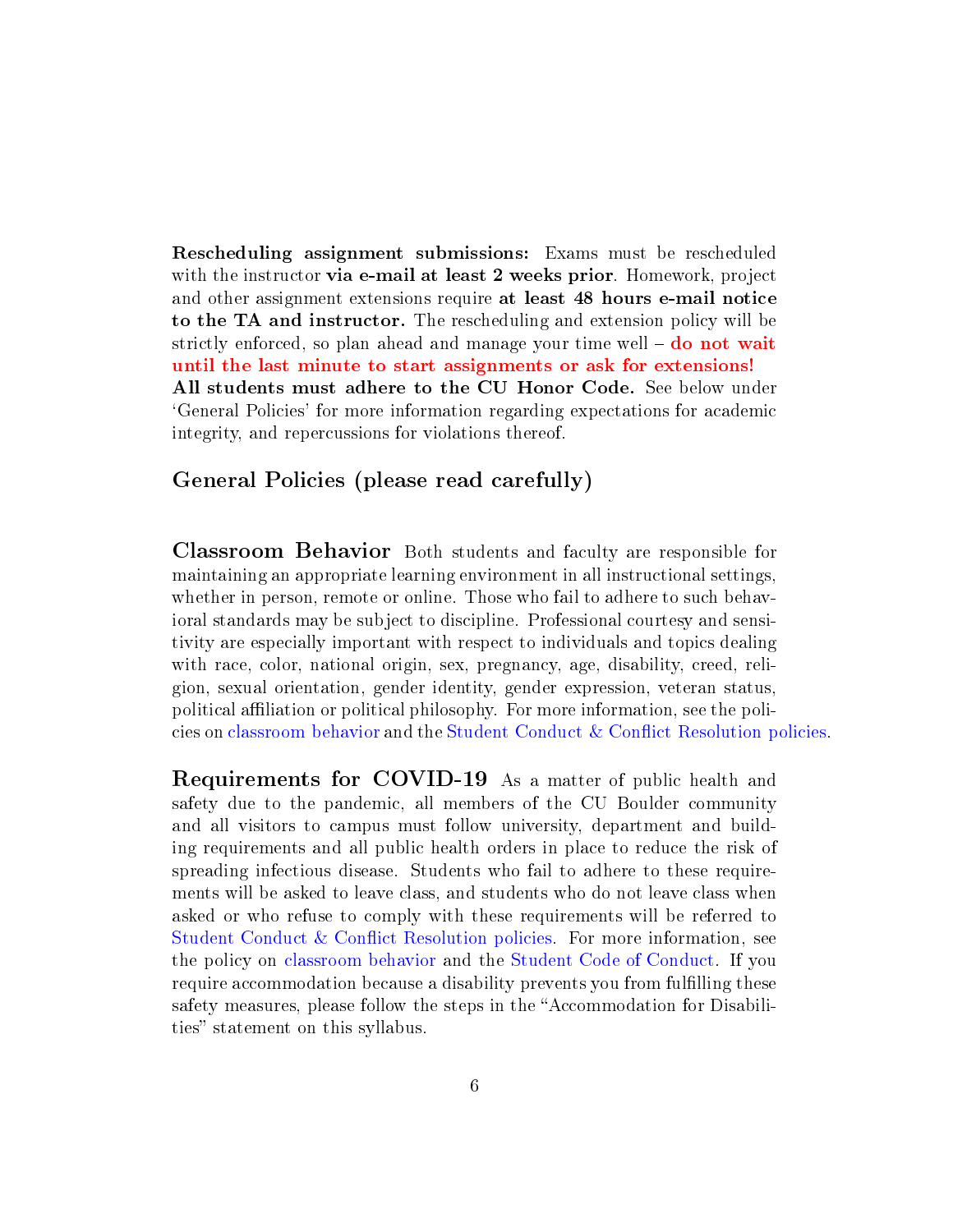As of Aug. 13, 2021, CU Boulder has returned to requiring masks in classrooms and laboratories regardless of vaccination status. This requirement is a temporary precaution during the delta surge to supplement CU Boulder's COVID-19 vaccine requirement. Exemptions include individuals who cannot medically tolerate a face covering, as well as those who are hearingimpaired or otherwise disabled or who are communicating with someone who is hearing-impaired or otherwise disabled and where the ability to see the mouth is essential to communication. If you qualify for a mask-related accommodation, please follow the steps in the "Accommodation for Disabilities" statement on this syllabus. In addition, vaccinated instructional faculty who are engaged in an indoor instructional activity and are separated by at least 6 feet from the nearest person are exempt from wearing masks if they so choose.

Students who have tested positive for COVID-19, have symptoms of COVID-19, or have had close contact with someone who has tested positive for or had symptoms of COVID-19 must stay home. In this class, if you are sick or quarantined, please alert the instructor about absence due to illness or quarantine. Because of FERPA student privacy laws, you are NOT required to state the nature of your illness as part of this notification. A "doctor's note" or quarantine verifications for classes missed due to illness or quarantine is NOT required; campus health services do not provide "doctor's notes," appointment verifications or quarantine verifications.

Accommodation for Disabilities If you qualify for accommodations because of a disability, please submit your accommodation letter from Disability Services to your faculty member in a timely manner so that your needs can be addressed. Disability Services determines accommodations based on documented disabilities in the academic environment. Information on requesting accommodations is located on the Disability Services website. Contact Disability Services at 303-492-8671 or dsinfo@colorado.edu for further assistance. If you have a temporary medical condition, see Temporary Medical Conditions on the Disability Services website.

Preferred Student Names and Pronouns CU Boulder recognizes that students' legal information doesn't always align with how they identify. Students may update their preferred names and pronouns via the student portal; those preferred names and pronouns are listed on instructors'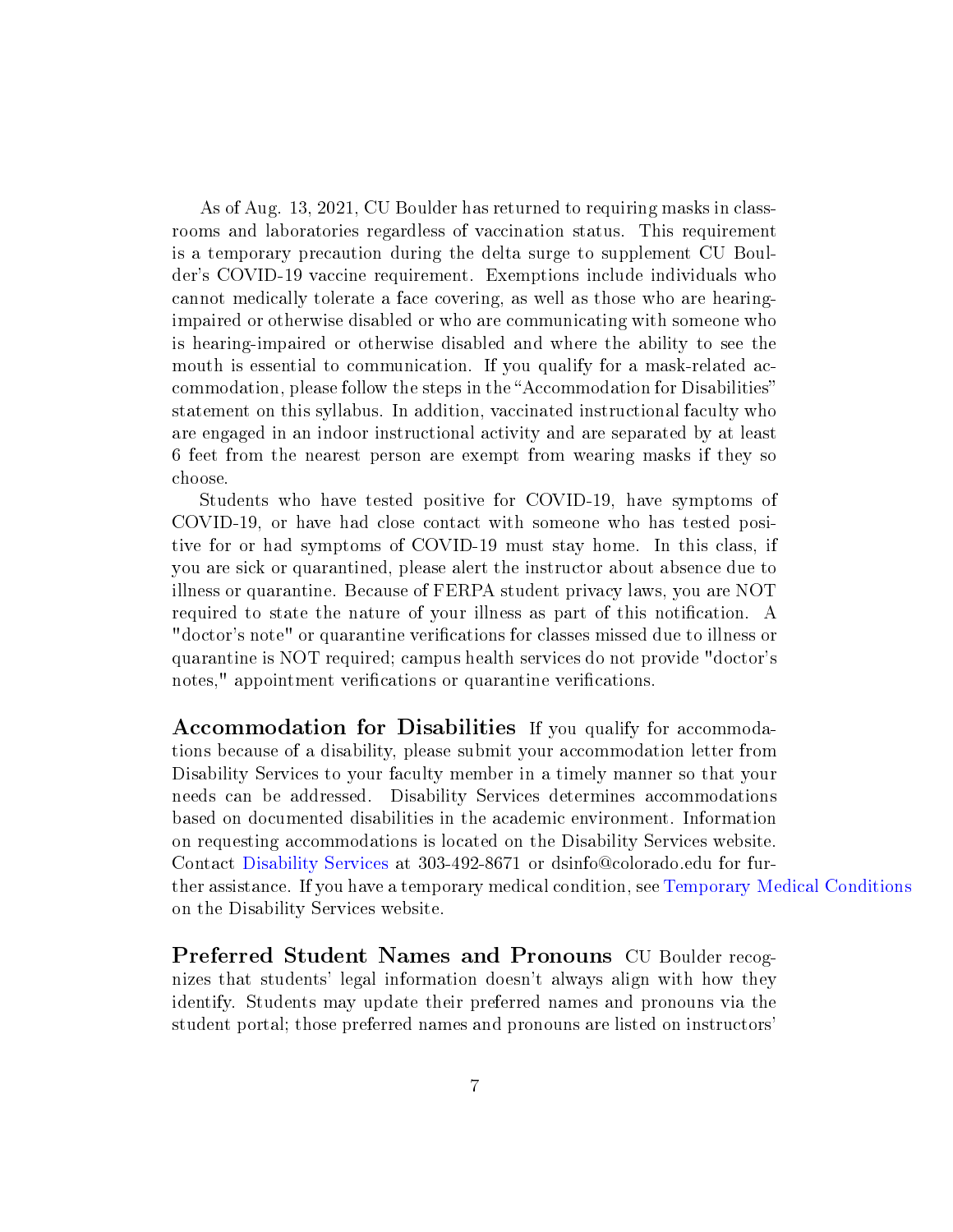class rosters. In the absence of such updates, the name that appears on the class roster is the student's legal name.

Honor Code All students enrolled in a University of Colorado Boulder course are responsible for knowing and adhering to the Honor Code academic integrity policy. Violations of the Honor Code may include, but are not limited to: plagiarism, cheating, fabrication, lying, bribery, threat, unauthorized access to academic materials, clicker fraud, submitting the same or similar work in more than one course without permission from all course instructors involved, and aiding academic dishonesty. All incidents of academic misconduct will be reported to the Honor Code (honor@colorado.edu); 303- 492-5550). Students found responsible for violating the academic integrity policy will be subject to nonacademic sanctions from the Honor Code as well as academic sanctions from the faculty member. Additional information regarding the Honor Code academic integrity policy can be found on the Honor Code website.

Sexual Misconduct, Discrimination, Harassment and/or Related Retaliation The University of Colorado Boulder (CU Boulder) is committed to fostering an inclusive and welcoming learning, working, and living environment. CU Boulder will not tolerate acts of sexual misconduct (harassment, exploitation, and assault), intimate partner violence (dating or domestic violence), stalking, or protected-class discrimination or harassment by or against members of our community. Individuals who believe they have been subject to misconduct or retaliatory actions for reporting a concern should contact the Office of Institutional Equity and Compliance (OIEC) at 303-492-2127 or email cureport@colorado.edu. Information about OIEC, university policies, reporting options, and the campus resources can be found on the OIEC website.

Please know that faculty and graduate instructors have a responsibility to inform OIEC when made aware of incidents of sexual misconduct, dating and domestic violence, stalking, discrimination, harassment and/or related retaliation, to ensure that individuals impacted receive information about their rights, support resources, and reporting options.

Religious Holidays Campus policy regarding religious observances requires that faculty make every effort to deal reasonably and fairly with all